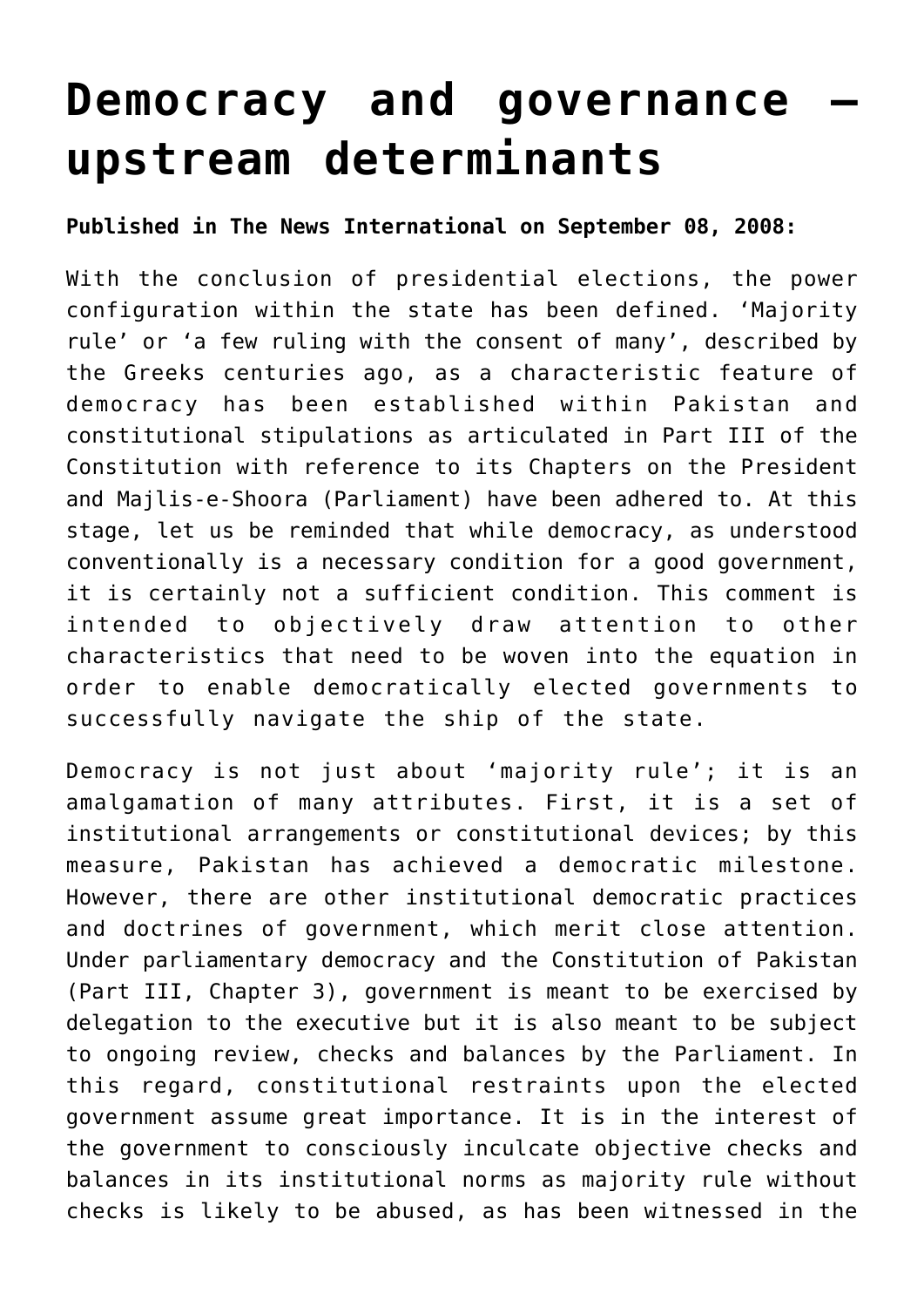past.

Secondly, democracy is also about individual behavior; practices of openness and collective deliberations, consensusbuilding, participation and evidence-based decision-making are attributes of individual behavior highly valued in public offices and ones that must be well institutionalized. The third and most important feature is a set of democratic values. Democracy as a value is closely related to liberty, equality, freedom and rights. Governments need to be democratic not just in institutional but also in a social sense with attention to individual liberties, human rights, equitable economic progress and social justice.

It is relevant to note here that many attributes of democracy are deeply interlinked with principles of good governance. It is only when decision makers conform their behaviors with values common to both – fairness, transparency and accountability – that it becomes possible to achieve intended outcomes. It is here that a critical gap exists; in order to elaborate on that, an explanation is offered. In matters of the state, deliberations and practical interplay usually occurs at two levels – at the level of input and output. Exceptions notwithstanding, at the level of input, there are power struggles, disputes and individual and institutional rivalries characterizing politics and a preoccupation to get into public roles. At the level of output, on the other hand, the dismal economic and social state is a constant focus of attention. There is something in between these two, which often does not merit the attention it deserves. The critical link is governance. Allow me to draw an analogy to help illustrate this point. Brick and mortar and expensive fittings as an input, with the expectation that hot and cold running water will be delivered in a washroom as an output, can only be achieved if functioning pipes are in place. The functioning pipes of the state are its institutional fabric of governance and systems of which institutional democratic behavior is a part. Just as there is no hot or cold water when pipes get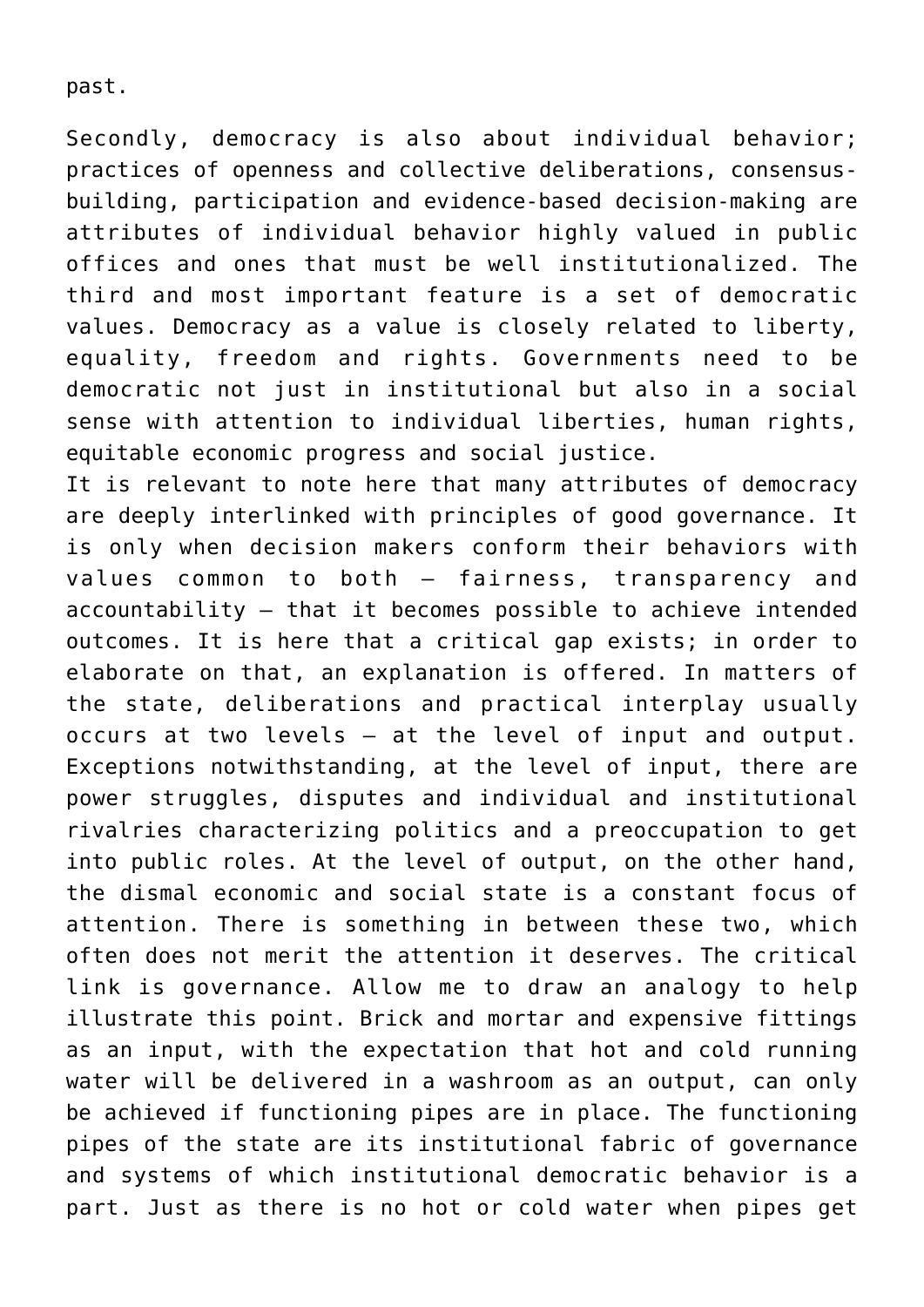choked, similarly when governance and institutions are ineffective, state institutions cannot deliver, regardless of who is at the helm of power and irrespective of the nobility of intentions.

If a review of Cabinet and ministerial decisions over the last 61 years is conducted, there will be no dearth of standalone schemes, programs, packages and relief measures for the social sector, infrastructure building, economic revival, etc.; problems with effective deployment and targeting have always been ubiquitous and for the simple reason that principles good governance and desired institutional democratic behavior have not been adhered to in their true spirit.

There is irrefutable evidence in support of good governance as being essential to foster the environment for economic growth and being central to improving the lives of people. It is well established that good governance contributes to higher per capita incomes and higher standards of living, better health status, lower infant mortality rates, higher literacy, and poverty eradication in populations. 'Governance' and not just the 'formation of a Government' should therefore become the reference point and a defining thematic priority in organizing the affairs of the state in Pakistan.

It must be recognized here that good governance is all about fairness, transparency and accountability in policy formulation and its implementation. Many a times those at the helm of affairs violate these principles – often inadvertently. When authority is misused, procedures are circumvented, laws are manipulated, nepotism and cronyism is furthered, state capture by vested interest groups is silently enabled, when a blind eye is turned to regulatory collusion or administrative malpractices, or when political patronage becomes the norm, key principles of governance and democratic values are violated. With every action, the state's institutional fabric is weakened.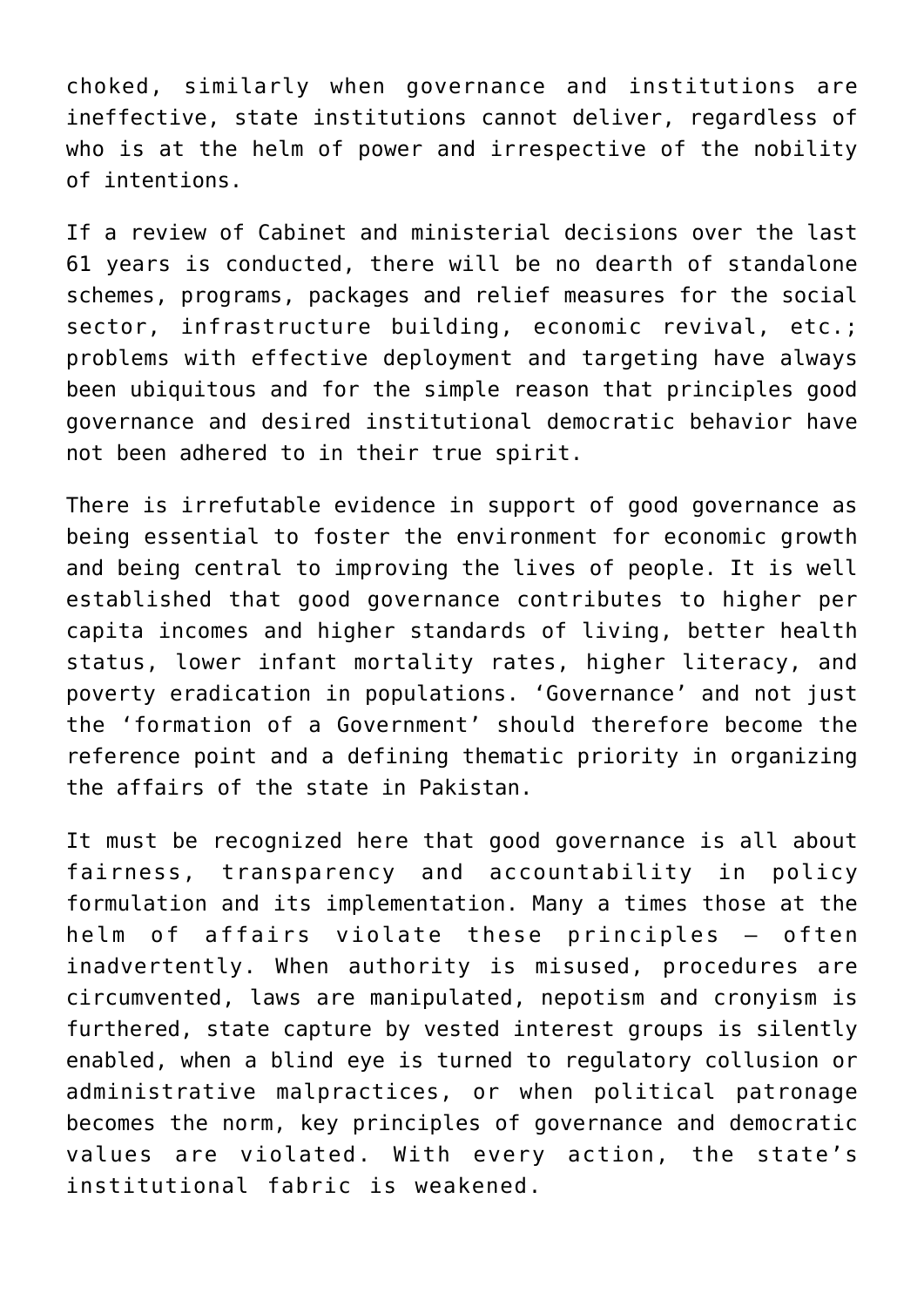If governance is every public actor's responsibility as is outlined above, why then the reference to 'upstream determinants' in the title of this opinion? This is for the simple reason that the choked pipes of governance can only be opened through plumbing upstream; if the principles of neutrality, transparency, fairness and objectivity are fostered in the affairs of state at the highest level, their importance will automatically cascade to governance at lower levels; without this, it simply will not be the case. It is opportune particularly today to flag this as a priority.

So what can be the plausible next steps if there was a committed champion within the system? The first would be to take stock of where we stand objectively, dispassionately and apolitically. The author in an opinion in these columns entitled 'Governance Empirics' on August 3 stressed on the use of validated instruments to asses governance and concluded by recommending that the government convene an independent task force to ascertain current challenges and subsequently set benchmarks for their own performance.

The second critical imperative would be to mainstream transparency promoting reform. The writer in another opinion in these columns on March 18, 2008 outlined a set of four measures centered on i) reviving the national anti corruption strategy; ii) bridging gaps in institutional mechanisms relevant to anticorruption reform with reference to mechanisms of public redressal, oversight and investigative work; iii) institutionalizing integrity promoting measures in the public sector; and iv) mainstreaming implicit transparency building measures with reference to the use of technology and competitiveness as entry points. These and other analyses on the subject can be reviewed for implementation in a phased approach. Thirdly, reform of key institutions of governance, should be a priority building further on the many initiatives of the past 61 years.

The cost of inattention to reform at this level can be